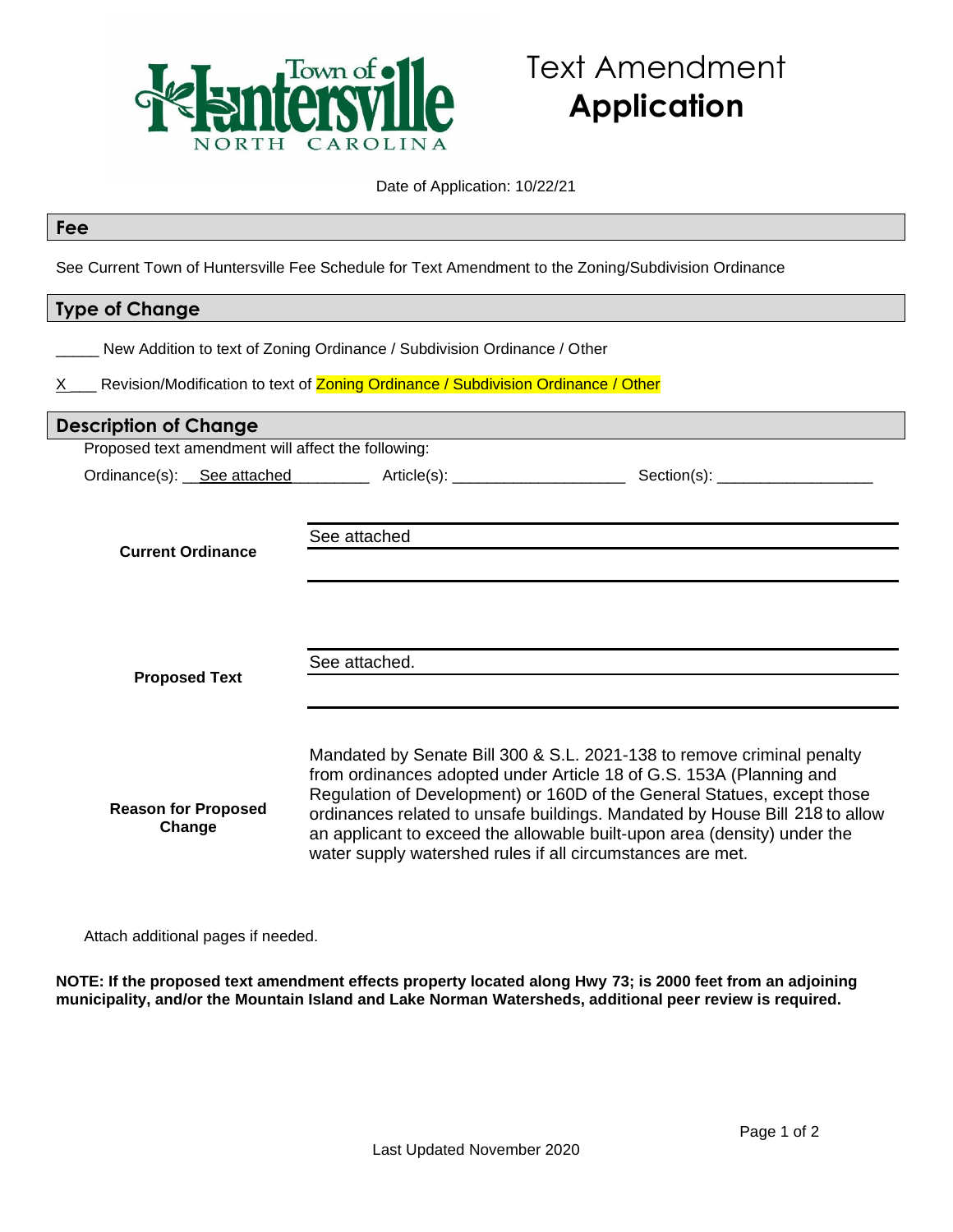| <b>Applicant</b>                                                                                                                                                                                                                             |  |  |  |
|----------------------------------------------------------------------------------------------------------------------------------------------------------------------------------------------------------------------------------------------|--|--|--|
| Printed Name Town of Huntersville Planning Department                                                                                                                                                                                        |  |  |  |
| □Limited Liability Company □ Trust □ Partnership<br>$\Box$ Other:<br>$\Box$ Corporation                                                                                                                                                      |  |  |  |
| Signature Kayleigh Milery<br>Date 10/22/21<br>Email Knielenz@huntersville.org                                                                                                                                                                |  |  |  |
| Title Planner                                                                                                                                                                                                                                |  |  |  |
| Address of Applicant 105 Gilead Rd, 3rd Floor, Huntersville, NC 28078                                                                                                                                                                        |  |  |  |
| Property Owner (if different than applicant)                                                                                                                                                                                                 |  |  |  |
| * Printed Name                                                                                                                                                                                                                               |  |  |  |
| $\Box$ Limited Liability Company $\Box$ Trust $\Box$ Partnership<br>$\Box$ Other:<br>$\Box$ Corporation                                                                                                                                      |  |  |  |
| Date<br>Signature                                                                                                                                                                                                                            |  |  |  |
| Email<br>Title <b>The Community of the Community Community</b> and the Community of the Community of the Community of the Community of the Community of the Community of the Community of the Community of the Community of the Community of |  |  |  |
| Address of Property Owner                                                                                                                                                                                                                    |  |  |  |

\* Property owner hereby grants permission to the Town of Huntersville personnel to enter the subject property for any purpose required in processing this application.

Every owner of each parcel included in this application, or the owner (s) duly authorized agent, must sign this application. If signed by an agent on behalf of the Owner, this petition MUST be accompanied by a Limited Power of Attorney signed by the property owner (s) and notarized, specifically authorizing the agent to act on the owner (s) behalf in signing this application. Failure of each owner, or their duly authorized agent, to sign, or failure to include the authority of the agent signed by the property owner, will result in an INVALID APPLICATION. If additional space is needed for signatures, attach the Town of Huntersville Signature Addendum Form.

#### **Contact Information**

**Town of Huntersville Planning Department** PO Box 664 Huntersville, NC 28070 Phone: Fax: **Physical Address:** Website:

704-875-7000 704-875-6546 105 Gilead Road, Third Floor, Huntersville, NC 28078 https://www.huntersville.org/228/Planning-Department

Date Received By Planning Department: 10/22/21

Staff Initials: TM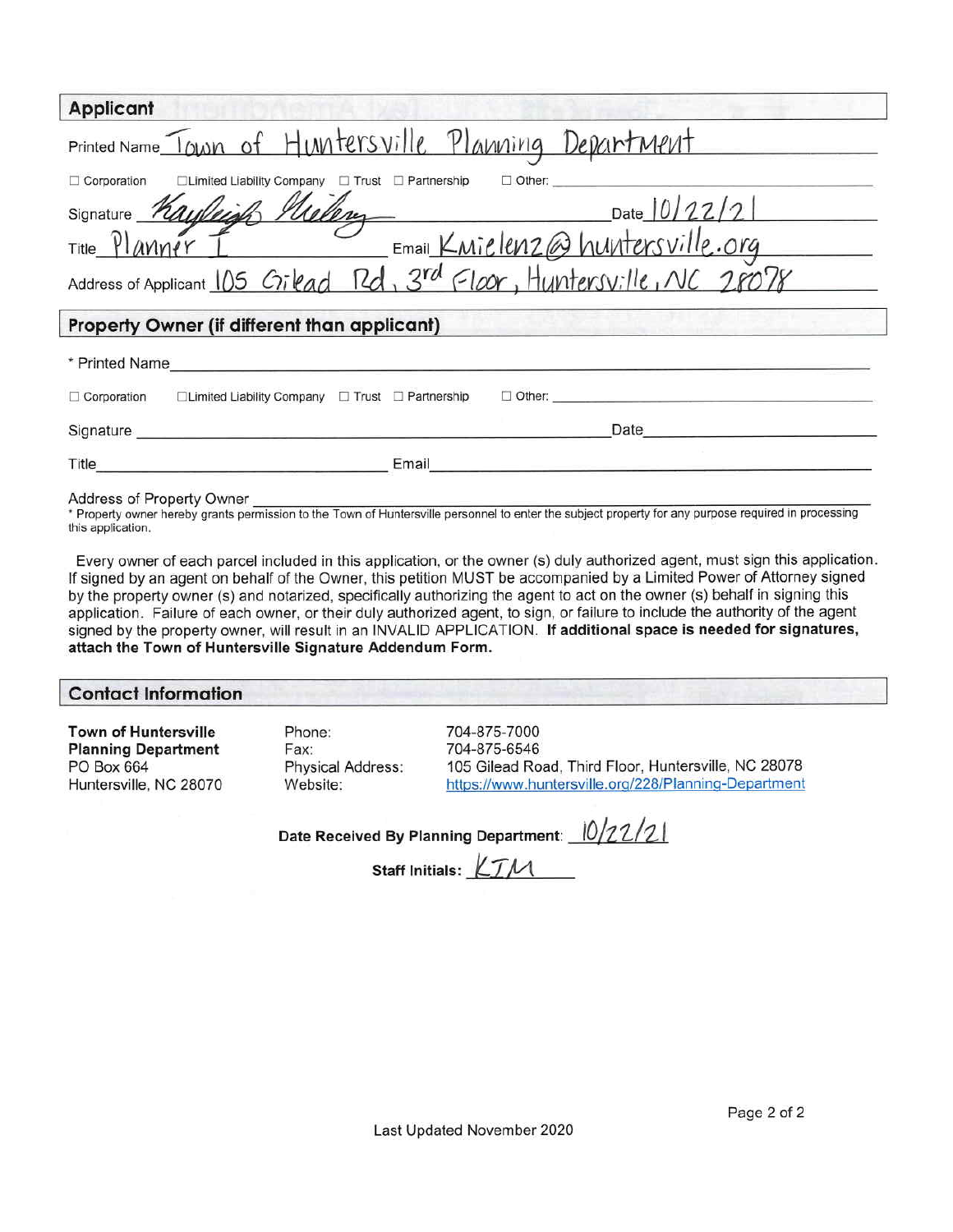# **AN ORDINANCE TO AMEND SECTIONS 8.17.25(B), 8.17.25(B)(3), AND 11.2.3(A) OF THE ZONING ORDINANCE, AND TO AMEND SUBSECTION 1 OF SECTION 9.000 OF THE SUBDIVISION ORDINANCE, AND TO AMEND SECTIONS 151.02, 151.34, AND 151.48(E) OF THE FLOOD DAMAGE PREVENTION ORDINANCE, AND TO AMEND SECTIONS 110.99 OF TITLE XI, 150.01, 150.16(C), 150.16, 151.16(E), 158.18, 150.20, 150.23, AND 150.99(B) OF THE TOWN CODE OF ORDINANCES, AND TO ADD SECTION 99.99 TO TITLE IX OF THE TOWN CODE OF ORDINANCES TO REMOVE CRIMINAL PENALTY FROM ORDINANCES ADOPTED UNDER ARTICLE 18 OF G.S. 153A (PLANNING AND REGULATION OF DEVELOPMENT) OR 160D OF THE GENERAL STATUTES, EXCEPT THOSE ORDINANCES RELATED TO UNSAFE BUILDINGS.**

# **AND, AN ORDINANCE TO AMEND SECTIONS 3.3.2.2 EXCEPTIONS TO APPLICABILITY, SUBSECTION (e) OF SECTION 3.3.2-A BUILT-UPON AREA DEVELOPMENT STANDARDS, SUBSECTION (e) OF SECTION 3.3.2-B BUILT-UPON AREA DEVELOPMENT STANDARDS, SECTION 3.3.3.2 EXCEPTIONS TO APPLICABILITY, (e) OF SECTION 3.3.3-A BUILT-UPON AREA DEVELOPMENT STANDARDS, AND SUBSECTION E OF SECTION 8.17.3 WATER QUALITY EXCEPTIONS TO APPLICABILITY OF THE ZONING ORDINANCE TO ALLOW AN APPLICANT TO EXCEED THE ALLOWABLE BUILT-UPON AREA (DENSITY) UNDER THE WATER SUPPLY WATERSHED RULES IF ALL CIRCUMSTANCES ARE MET.**

**Section 1. BE IT ORDAINED** by the Board of Commissioners of the Town of Huntersville, North Carolina, that subsection 1 of Section 9.000 of the Town of Huntersville Subdivision Ordinance, Enforcement, is hereby amended as follows:

1. After the effective date of this ordinance, any person who, being the owner or the agent of the owner of any land located within the area of jurisdiction of this ordinance, subdivides land in violation of this ordinance or transfers or sells land by reference to, exhibition of, or any other use of a plat showing a subdivision of the land before the plat has been properly approved under this ordinance and recorded in the Office of the Register of Deeds of Mecklenburg County shall<del>, upon conviction, be guilty of a Class 1 misdemeanor, which shall</del> result in the assessment of a civil penalty be punishable by a fine not to exceed of \$500.00 per offense and may result in other enforcement actions as allowed by law.  $\frac{1}{10}$ imprisonment for not more than 30 days for each and every offense. The description by metes and bounds in the instrument of transfer or other document used in the process of selling or transferring land does not exempt the transaction from this penalty. The Town of Huntersville through the Town Attorney may bring an action for injunction of any illegal subdivision, transfer, conveyance, or sale of land, and the court shall, upon appropriate findings, issue an injunction and order requiring the offending party to comply with the subdivision regulation. All administrative actions relating to such land, including the issuance of any grading, construction, building, or occupancy permit will be suspended. This ordinance will not affect the sale or transfer of any land, a plat of which was recorded prior to the effective date of this ordinance. No penalties shall be assessed until the person alleged to be in violation has been notified in writing of the violation by registered or certified mail, return receipt requested, or by other means which are reasonably calculated to give actual notice. The notice shall describe the nature of the violation with reasonable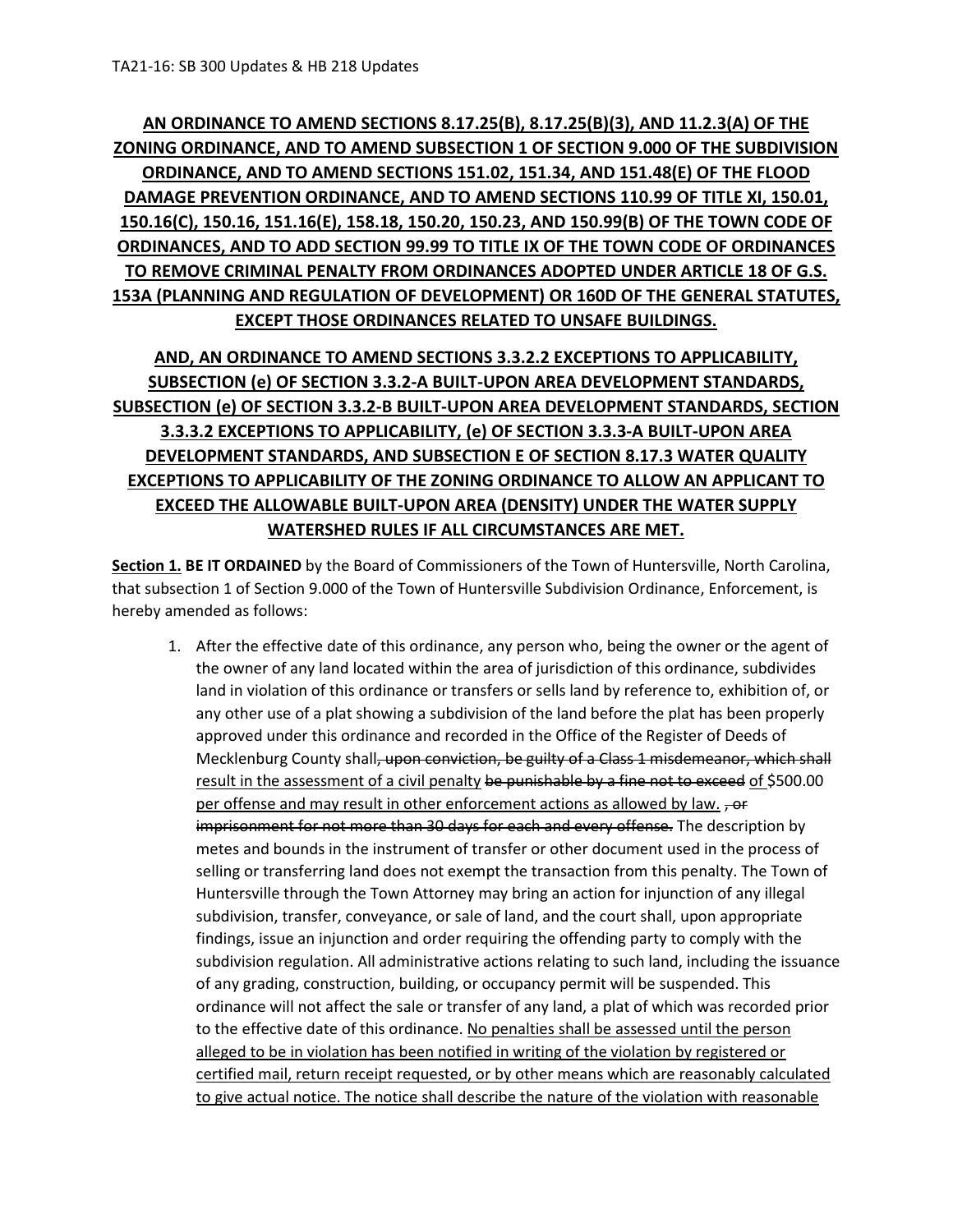particularity, specify a reasonable time period within which the violation must be corrected, and warn that failure to correct the violation within the time period will result in assessment of a civil penalty or other enforcement action as allowed by law. Each day's continuing violation shall be a separate and distinct offense.

**Section 2. BE IT ORDAINED** by the Board of Commissioners of the Town of Huntersville, North Carolina, that Section 8.17.25(b) of the Town of Huntersville Zoning Ordinance is hereby amended as follows:

Remedies and Penalties. The remedies and penalties provided for violations of this ordinance, whether  $e$ ivil or criminal, shall be cumulative and in addition to any other remedy provided by law, and may be exercised in any order.

**Section 3. BE IT ORDAINED** by the Board of Commissioners of the Town of Huntersville, North Carolina, that Section 8.17.25(b)(3) of the Town of Huntersville Zoning Ordinance is hereby deleted and amended as follows:

Criminal Penalties Violation of this ordinance may be enforced as a misdemeanor subject to the maximum fine permissible under North Carolina law.

**Section 4. BE IT ORDAINED** by the Board of Commissioners of the Town of Huntersville, North Carolina, that Section 11.2.3(a) of the Town of Huntersville Zoning Ordinance, Enforcement Remedies and Penalties for Violation, is hereby amended as follows:

**(a) Criminal.** Any person, firm, or corporation convicted of violating the provisions of this ordinance related to unsafe buildings, Section 11.2.3(f), or 11.3.2(h)(4) shall, upon conviction, be guilty of a misdemeanor and shall be fined an amount not to exceed five hundred dollars (\$500) and/or imprisoned for a period not to exceed twenty (20) days. Each day of violation shall be considered a separate offense, provided that the violation of this ordinance is not corrected within thirty (30) days after notice of said violation is given.

**Section 5. BE IT ORDAINED** by the Board of Commissioners of the Town of Huntersville, North Carolina, that Section 151.02 of the Flood Damage Prevention Ordinance, Statutory Authorization, is hereby amended as follows:

The Legislature of the State of North Carolina has in G.S. Chapter 143, Art. 21, Part 6; Chapter 160D 160A, Art. 19, Parts 3, 5, and 8; and Chapter 160A, Art. 8, delegated to local governmental units the responsibility to adopt regulations designed to promote the public health, safety, and general welfare.

**Section 6. BE IT ORDAINED** by the Board of Commissioners of the Town of Huntersville, North Carolina, that Section 151.34 of the Flood Damage Prevention Ordinance, Penalties for Violation, is hereby amended as follows:

Violation of the provisions of this ordinance or failure to comply with any of its requirements including violation of conditions and safeguards established in connection with grants of Floodplain Development Permits, Variances or special exceptions, shall constitute a misdemeanor and shall, upon conviction thereof, be fined not more than five hundred dollars (\$500.00) or imprisoned for not more than thirty (30) days, but only if the violation is not related to Article 19 of Chapter 160A of the North Carolina General Statutes or a violation of Chapter 160D of the North Carolina General Statutes. Any person who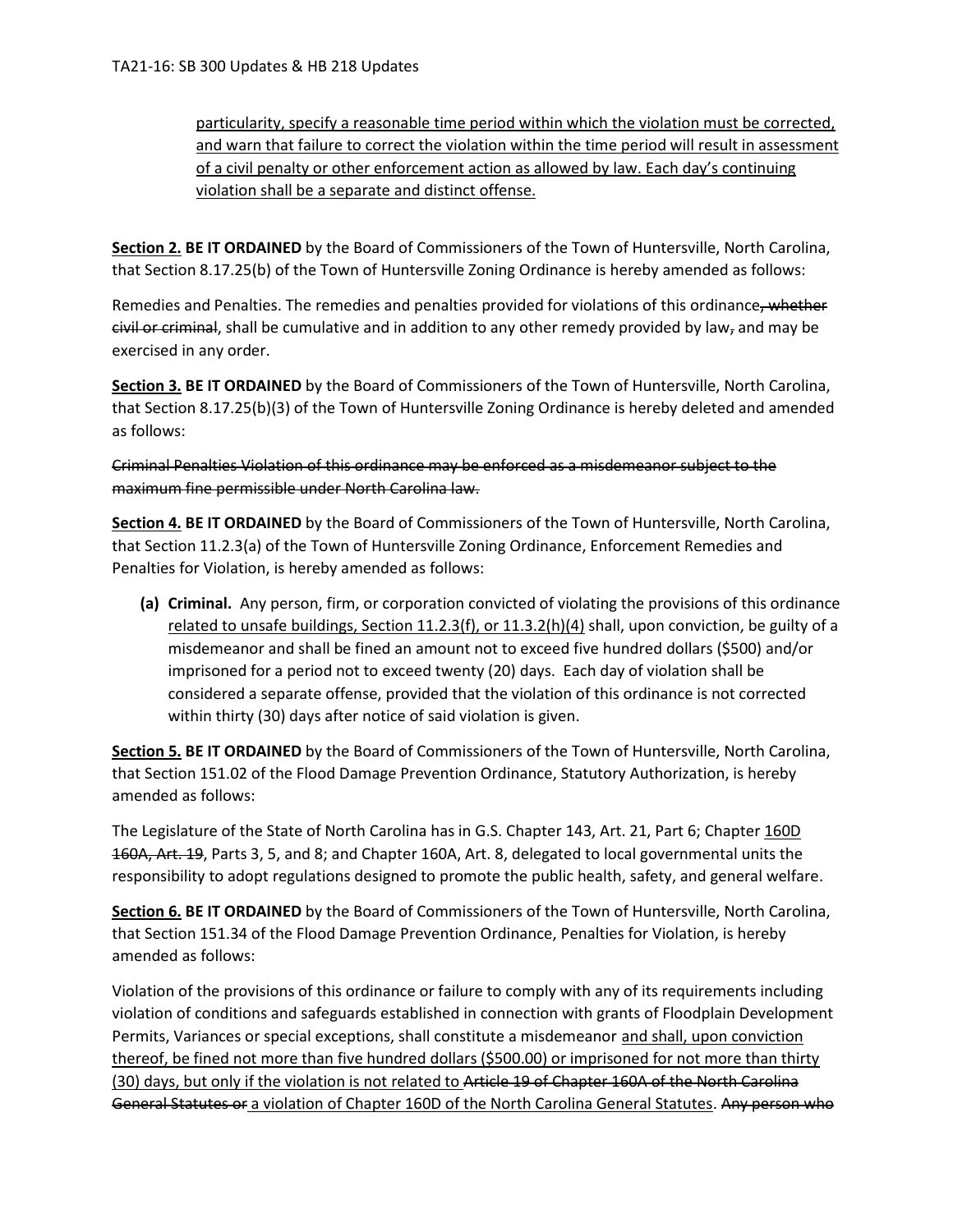violates this ordinance or fails to comply with any of its requirements shall, upon conviction thereof, be fined not more than five hundred dollars (\$500.00) or imprisoned for not more than thirty (30) days. Each day such violation continues shall be considered a separate offense. Nothing herein contained shall prevent the Town of Huntersville or the Floodplain Administrator from taking such other lawful action as is necessary to prevent or remedy any violation, including but not limited to seeking injunctive relief, orders of abatement, or other similar equitable relief

**Section 7. BE IT ORDAINED** by the Board of Commissioners of the Town of Huntersville, North Carolina, that Section 151.48(E) of the Flood Damage Prevention Ordinance, Corrective Procedures, is hereby amended as follows:

(E) Failure to comply with order. If the owner or occupant of a building or property fails to comply with an order to take corrective action from which no appeal has been taken, or fails to comply with an order of the Board of Adjustment following an appeal, he/she shall be guilty of a misdemeanor and shall be punished in the discretion of the court. In addition, the owner or occupant shall be subject to civil enforcement as described in Article II, Section 14.

**Section 8. BE IT ORDAINED** by the Board of Commissioners of the Town of Huntersville, North Carolina, that Section 110.99 of Title XI of the Town of Huntersville Code of Ordinances, Penalty, is hereby amended as follows:

(A) *Criminal penalty.* Any person who violates any of the following provisions of this chapter shall be guilty of a misdemeanor as provided in G.S. § 14-4 and, upon conviction, shall be subject to a maximum fine of \$500.00 or imprisonment, or both: Sections 110.20(B)(9)(a), 110.23, 110.26(D), 110.27(E), 110.30(C), 110.45, 110.46(C) and (D), 110.47(B) and 110.48(B) and (C). Each violation shall be considered a separate and distinct offense, and each day of continued violation shall be considered as a separate offense. The issuance of a notice of violation or a suspension or revocation of a sexually oriented business license shall not prohibit the imposition of a criminal penalty and the imposition of a criminal penalty shall not prevent the issuance of a notice of violation or a suspension or revocation of the license.

(A)(B) *Civil injunction.* In addition to the issuance of a notice of violation and, the suspension or revocation of a sexually oriented business license, or a prosecution for criminal violations, any person who violates this chapter may be subject to all civil and equitable remedies stated in G.S. § 160A-175.

**Section 9. BE IT ORDAINED** by the Board of Commissioners of the Town of Huntersville, North Carolina, that Section 150.01 of the Town of Huntersville Code of Ordinances, Findings; purpose, is hereby amended as follows:

- (A) Pursuant to G.S. § 160A-441160D-1201, it is hereby found and declared that there exist in the town dwellings which are unfit for human habitation due to dilapidation, defects increasing the hazards of fire, accidents and other calamities, lack of ventilation, light and sanitary facilities, and other conditions rendering such dwellings unsafe or unsanitary, dangerous and detrimental to the health and otherwise inimical to the welfare of the residents of the town.
- (B) In order to protect the health, safety and welfare of the residents of the town as authorized by G.S. § 160DA, Article 19, Part 6, it is the purpose of this chapter to establish minimum standards of fitness for the initial and continued occupancy of all buildings used for human habitation, as expressly authorized by G.S.  $\S$  160A-444160D-1205.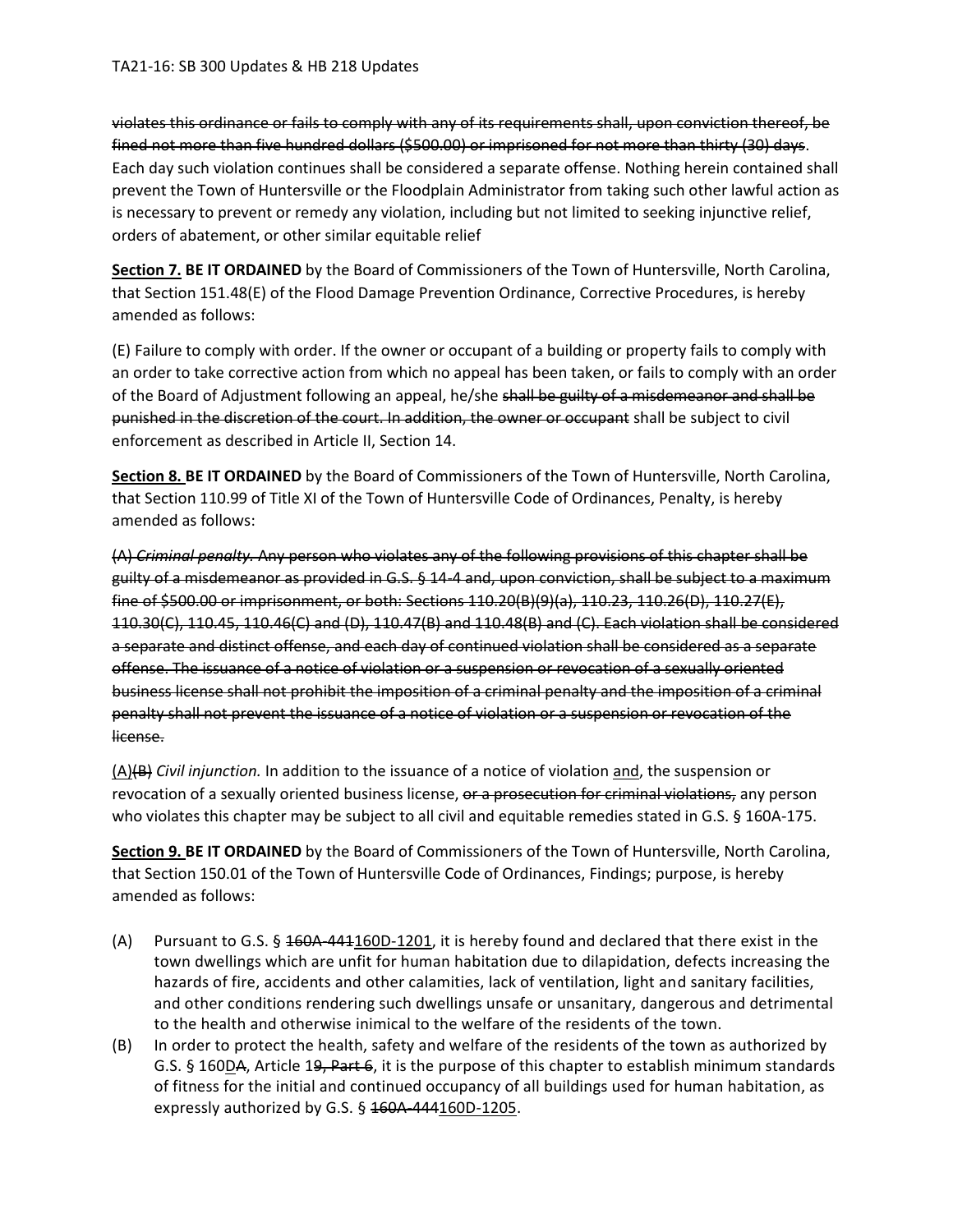**Section 10. BE IT ORDAINED** by the Board of Commissioners of the Town of Huntersville, North Carolina, that Section 150.16(c) of the Town of Huntersville Code of Ordinances, Administrative Procedure, is hereby amended as follows:

(3) *In personam remedy*. If the owner of any deteriorated dwelling or dwelling unit shall fail to comply with an order of the Inspector to repair, alter, or improve the same within the time specified therein, or if the owner of a dilapidated dwelling shall fail to comply with an order of the Inspector to vacate and close, and remove or demolish the same within the time specified therein, the Inspector shall submit to the Board of Commissioners may adopt an ordinance at its next regular meeting a resolution directing the Town Attorney to petition the superior court for an order directing such owner to comply with the order of the Inspector, as authorized by G.S. § 160A-446(g) 160D-1208.

(4) *In rem remedy*. After failure of an owner of a deteriorated dwelling or dwelling unit, or of a dilapidated dwelling, to comply with an order of the Inspector within the time specified therein, if injunctive relief has not been sought or has not been granted as provided in the preceding division (1), the Inspector shall submit to the governing body an ordinance ordering the Inspector to cause such dwelling or dwelling unit to be repaired, altered, improved, or vacated and closed and removed or demolished, as provided in the original order of the Inspector, and pending such removal or demolition, to placard such dwelling as provided by G.S.  $\frac{6460 - 443}{160}$  160D-1203 and Section 150.17 of this chapter.

**Section 11. BE IT ORDAINED** by the Board of Commissioners of the Town of Huntersville, North Carolina, that Section 150.16(d) of the Town of Huntersville Code of Ordinances, Appeals from orders of Inspector, is hereby amended as follows:

(1) An appeal from any decision or order of the Inspector may be taken by any person aggrieved thereby. Any appeal from the Inspector shall be taken within ten days from the rendering of the decision or service of the order, and shall be taken by filing with the Inspector and with the town's Zoning Board of Adjustment, hereinafter referred to as "Board", a notice of appeal which shall specify the grounds upon which the appeal is based. Upon the filing of any notice of appeal, the Inspector shall forthwith transmit to the Board all the paper constituting the record upon which the decision appealed from was made. When appeal is from a decision of the Inspector refusing to allow the person aggrieved thereby to do any act, his or her decision shall remain in force until modified or reversed. When any appeal is from a decision of the Inspector requiring the person aggrieved to do any act, the appeal shall have the effect of suspending the requirement until the hearing by the Board, unless the Inspector certifies to the Board, after the notice of appeal is filed with him or her, that by reason of the facts stated in the certificate (a copy of which shall be furnished the appellant), a suspension of his or her requirement would cause imminent peril to life or property, in which case the requirement shall not be suspended except by a restraining order, which may be granted for due cause shown upon not less than one-days written notice to the Inspector, by the Board, or by a court of record upon petition made pursuant to G.S. § 160A-446(f) 160D-1208 and division (E) of this section.

**Section 12. BE IT ORDAINED** by the Board of Commissioners of the Town of Huntersville, North Carolina, that Section 150.16(e) of the Town of Huntersville Code of Ordinances is hereby amended as follows:

(E) Every decision of the Board shall be subject to review by proceedings in the nature of certiorari instituted within 15 days of the decision of the Board, but not otherwise, as provided in G.S. § 160A-446(e) 160D-1208(c). In addition, any person aggrieved by an order issued by the Inspector or a decision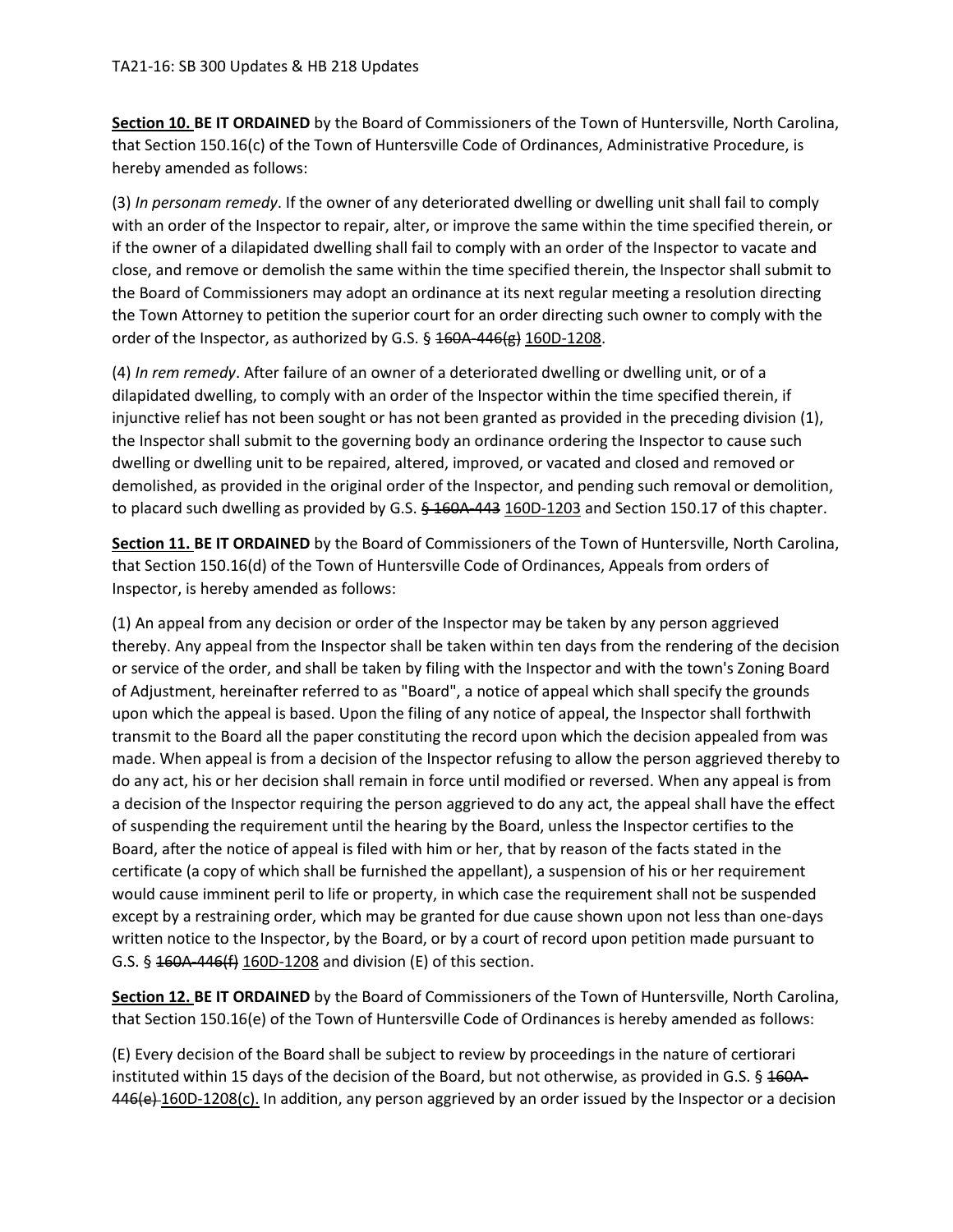rendered by the Board shall also have the right, within 30 days after issuance of the order or rendering of the decision, to petition the Superior Court for a temporary injunction restraining the Inspector pending a final disposition of the cause, as provided by G.S. § 160A-446(f) 160D-1208(d).

**Section 13. BE IT ORDAINED** by the Board of Commissioners of the Town of Huntersville, North Carolina, that Section 150.18 of the Town of Huntersville Code of Ordinances, In rem action by Inspector; placarding, is hereby amended as follows:

- (A) After failure of an owner of a dwelling or dwelling unit to comply with an order of the Inspector issued pursuant to the provisions of this chapter, and upon adoption by the governing body of the town of an ordinance authorizing and directing him or her to do so, as provided by G.S. § 160A-443(5)160D-1203(4) and § 150.16(C) of this chapter, the Inspector shall proceed to cause such dwelling or dwelling unit to be repaired, altered, or improved to comply with the minimum standards of fitness established by this chapter, or to be vacated and closed and removed or demolished, as directed by the ordinance of the governing body and shall cause to be posted on the main entrance of such dwelling or dwelling unit a placard with the following words: "This building is unfit for human habitation; the use or occupation of this building for human habitation is prohibited and unlawful." Occupation of a building so posted shall constitute a Class 1 misdemeanor.
- (B) Each such ordinance shall be recorded in the office of the Register of Deeds in the county wherein the property is located, and shall be indexed in the name of the property owner in the grantor index, as provided by G.S. § 160A-443(5)160D-1203(7).

**Section 14. BE IT ORDAINED** by the Board of Commissioners of the Town of Huntersville, North Carolina, that Section 150.20 of the Town of Huntersville Code of Ordinances, Costs a lien on premises, is hereby amended as follows:

As provided by G.S. § 160A-443(6) 160D-1203(7), the amount of the cost of any repairs, alterations, or improvements, or vacating and closing, or removal or demolition, caused to be made or done by the Inspector pursuant to Section 150.18 of this chapter shall be a lien against the real property upon which such cost was incurred. Such lien shall be filed, have the same priority and be enforced and the costs collected as the lien for special assessments provided by G.S. § 160A, Article 10.

**Section 15. BE IT ORDAINED** by the Board of Commissioners of the Town of Huntersville, North Carolina, that Section 150.23 of the Town of Huntersville Code of Ordinances, Lis Pendens, is hereby amended as follows:

### **Sec. 150.23- Lis Pendens Reserved**

Upon issuance of a complaint and notice of hearing or an order pursuant thereto, a notice of lis pendens, with a copy of the complaint and notice of hearing or order attached thereto, may be filed in the office of the clerk of superior court of the county. The notice of lis pendens and a copy of the complaint and the notice of hearing or order attached thereto shall be indexed and cross-indexed in accordance with the indexing procedures of G.S. § 1-117. From the date and time of indexing, the complaint and notice of hearing or order shall be binding upon successors and assigns of the owners of and parties in interest in the dwelling at the time of filing in accordance with G.S. § 160A-445. The notice of lis pendens shall remain in full force and effect until cancelled. The notice of lis pendens shall be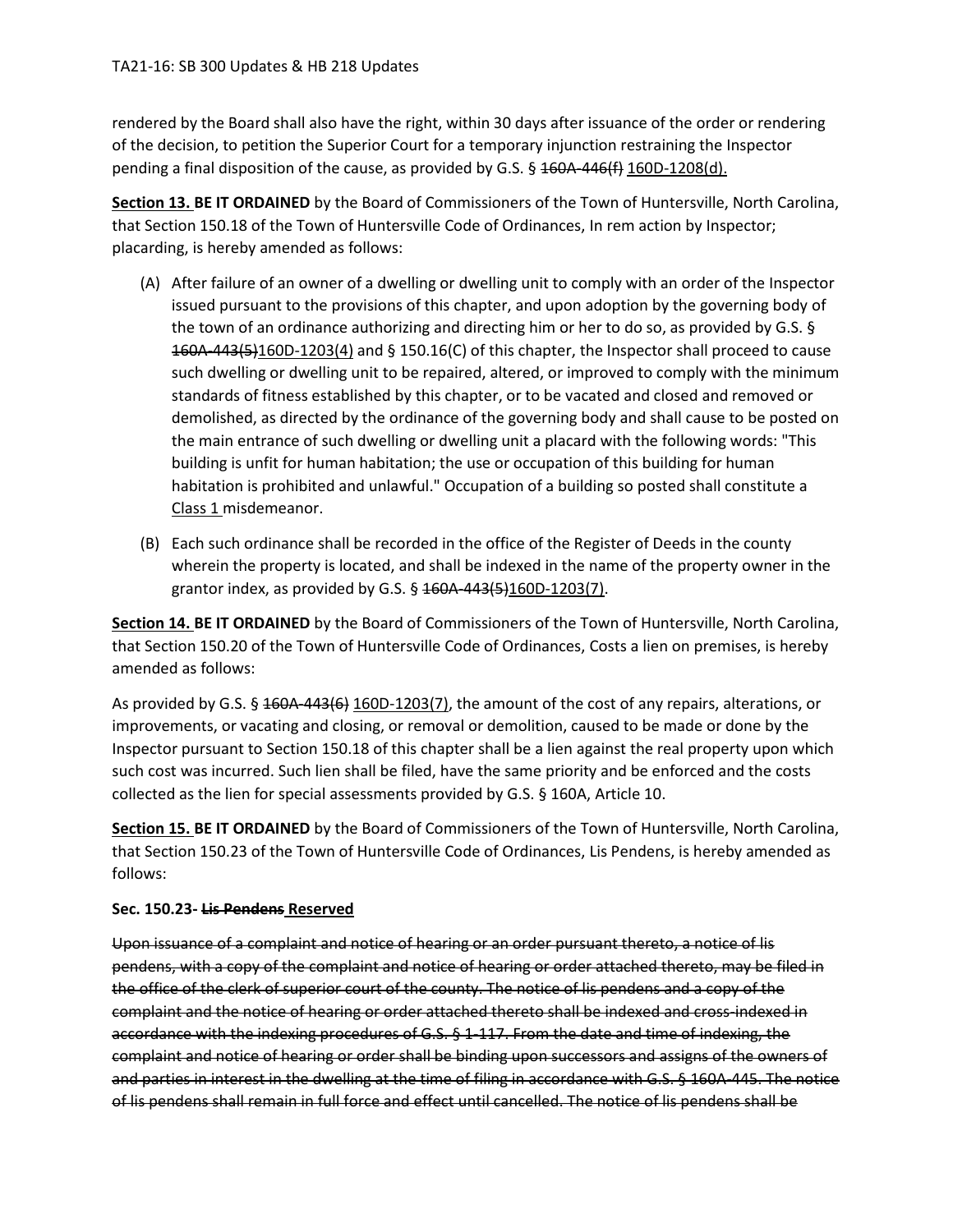cancelled upon compliance with the order. Upon receipt of notice of cancellation from the town, the Clerk of Superior Court shall cancel the notice of lis pendens.

**Section 16. BE IT ORDAINED** by the Board of Commissioners of the Town of Huntersville, North Carolina, that Section 150.99(B) of the Town of Huntersville Code of Ordinances, Penalty, is hereby amended as follows:

(B) The violation of any provision related to unsafe buildings in of this chapter shall constitute a misdemeanor, as provided by G.S. § 14-4.

**Section 17. BE IT ORDAINED** by the Board of Commissioners of the Town of Huntersville, North Carolina, that Section 99.99 of Title IX of the Town of Huntersville Code of Ordinances, Penalty, is hereby amended and added as follows:

### **Sec. 99.99- Penalty.**

This chapter may be enforced by any or all of the following ways as provided by law.

(A) Anyone violating this chapter shall be guilty of a Class 3 misdemeanor and shall be fined not more than \$100.00 or imprisoned for not more than 20 days.

(B) A violation of this chapter shall subject the violator to issuance of a citation in the amount of \$100.00 for each citation. A citation remaining unpaid to the Town of Huntersville after 15 days from the date of issuance shall subject the violator to a civil penalty, which may be recovered by the town in a civil action. A violation, which is a continuing violation, shall subject the violator to separate citations for each day the violation continues.

(C) Any other penalty provided by law as set forth in Section 10.99 of this Code.

**Section 18. BE IT ORDAINED** by the Board of Commissioners of the Town of Huntersville, North Carolina, that subsection (e) of Section 3.3.2-A, Built-Upon Area (BUA) Development Standards, is hereby amended as follows:

Notwithstanding the above, an applicant shall be allowed to exceed the allowable Built-Upon Area (density) under the water supply watershed rules if all of the following circumstances apply:

- (1) The property was developed prior to October 1, 1993, the effective date of the local water supply watershed program.
- (2) The property has not been combined with additional lots after January 1, 2021.
- (3) The property has not been a participant in a density averaging transaction as provided in Section 3.3.2-A(h).
- (4) The current use of the property is nonresidential.
- (5) In the sole discretion, and at the voluntary election, of the property owner, the stormwater from all of the existing and new built-upon area on the property is treated in accordance with all applicable local government, State, and federal laws and regulations.
- (6) The remaining vegetated buffers on the property are preserved in accordance with Section 3.3.2- A(f).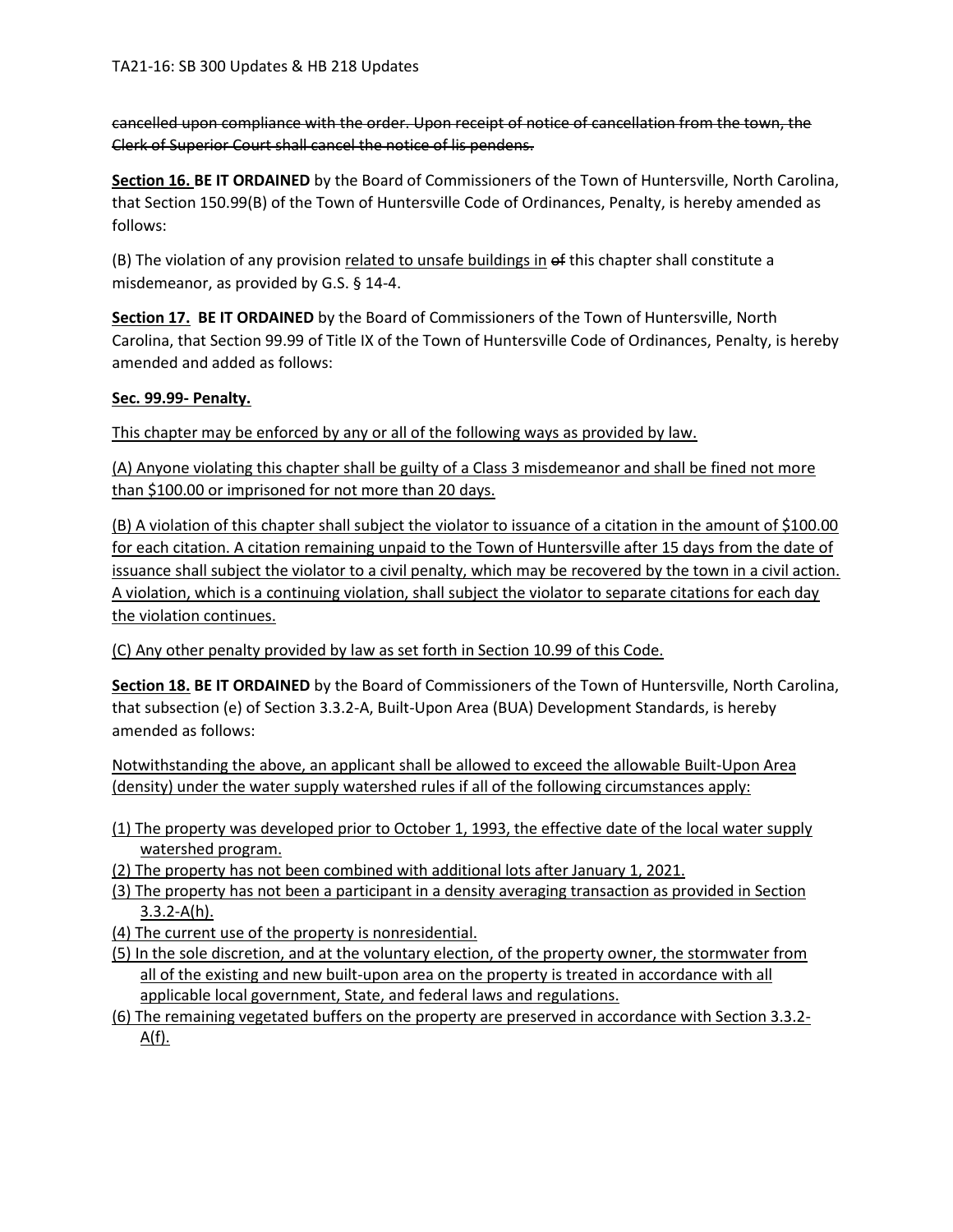**Section 19. BE IT ORDAINED** by the Board of Commissioners of the Town of Huntersville, North Carolina, that subsection (e) of Section 3.3.2-B, Built-Upon Area (BUA) Development Standards, is hereby amended as follows:

Notwithstanding the above, an applicant shall be allowed to exceed the allowable Built-Upon Area (density) under the water supply watershed rules if all of the following circumstances apply:

(1) The property was developed prior to October 1, 1993, the effective date of the local water supply watershed program.

- (2) The property has not been combined with additional lots after January 1, 2021.
- (3) The property has not been a participant in a density averaging transaction as provided in Section 3.3.2-B(i).
- (4) The current use of the property is nonresidential.
- (5) In the sole discretion, and at the voluntary election, of the property owner, the stormwater from all of the existing and new built-upon area on the property is treated in accordance with all applicable local government, State, and federal laws and regulations.
- (6) The remaining vegetated buffers on the property are preserved in accordance with Section 3.3.2-  $B(f)$ .

**Section 20. BE IT ORDAINED** by the Board of Commissioners of the Town of Huntersville, North Carolina, that (e) of Section 3.3.3-A, Built-Upon Area (BUA) Development Standards, is hereby amended as follows:

Notwithstanding the above, an applicant shall be allowed to exceed the allowable Built-Upon Area (density) under the water supply watershed rules if all of the following circumstances apply:

- (1) The property was developed prior to October 1, 1993, the effective date of the local water supply watershed program.
- (2) The property has not been combined with additional lots after January 1, 2021.
- (3) The property has not been a participant in a density averaging transaction as provided in Section 3.3.3-A(i).
- (4) The current use of the property is nonresidential.
- (5) In the sole discretion, and at the voluntary election, of the property owner, the stormwater from all of the existing and new built-upon area on the property is treated in accordance with all applicable local government, State, and federal laws and regulations.
- (6) The remaining vegetated buffers on the property are preserved in accordance with Section 3.3.3- <u>A(f).</u>

**Section 21. BE IT ORDAINED** by the Board of Commissioners of the Town of Huntersville, North Carolina, that Section 3.3.2.2, Exceptions to Applicability, is hereby amended as follows:

### **.2 Exceptions to Applicability:**

a) Existing development, as defined in Section 12.2.3, is not subject to the requirements of the Mountain Island Lake Watershed Overlay District. Expansions to structures classified as existing development must meet the requirements of this section, however the built-upon area of the existing development is not required to be included in the impervious area calculations.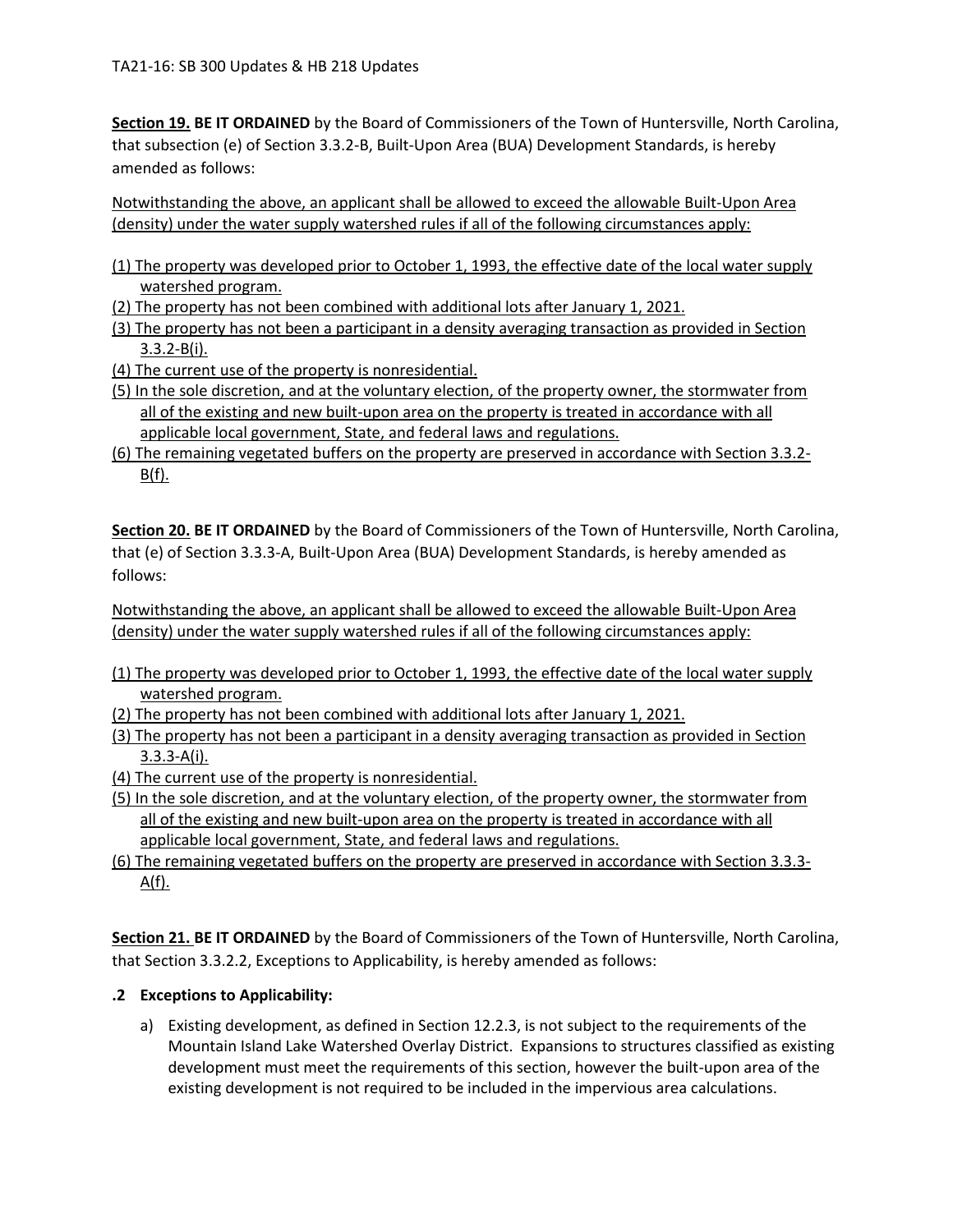- b) An existing lot, as defined in Section 12.2.3, owned prior to the effective date of this ordinance, regardless of whether or not a vested right has been established, may be developed for single family residential purposes subject only to the buffer requirements of Section 3.3.3-A, f) and g) or Section 3.3.3-B, f) and g), whichever are applicable.
- c) Existing public utilities may expand without being subject to the restrictions of this part provided that:
	- (i) Such expansion complies with all applicable laws of the State of North Carolina and the United States of America, and
	- (ii) Discharges associated with the existing public utilities may be expanded, however the pollutant load shall not be increased beyond presently permitted levels.
- d) This Section 3.3.2 shall not require private property owners to install new or increased stormwater controls for (i) preexisting development or (ii) redevelopment activities that do not remove or decrease existing stormwater controls. When a preexisting development is redeveloped, either in whole or in part, increased stormwater controls shall only be required for the amount of impervious surface being created that exceeds the amount of impervious surface that existed before the redevelopment. Provided, however, a property owner may voluntarily elect to treat all stormwater from preexisting development or redevelopment activities described herein for the purpose of exceeding allowable density under the applicable water supply watershed rules as provided in as provided in G.S. 143-214.5(d3) and as further described in this Article 3

**Section 22. BE IT ORDAINED** by the Board of Commissioners of the Town of Huntersville, North Carolina, that Section 3.3.3.2, Exceptions to Applicability, is hereby amended as follows:

### **.2 Exceptions to Applicability:**

- **a)** Existing development, as defined in Section 12.2.3, is not subject to the requirements of the Lake Norman Watershed Overlay District. Expansions to structures classified as existing development must meet the requirements of this section, however the built-upon area of the existing development is not required to be included in the impervious area calculations.
- **b)** An existing lot, as defined in Section 12.2.3, owned prior to the effective date of this ordinance, regardless of whether or not a vested right has been established, may be developed for single family residential purposes subject only to the buffer requirements of Section 3.3.4-A, f) and g), whichever are applicable.
- **c)** Existing public utilities may expand without being subject to the restrictions of this part provided that:
	- (a) Such expansion complies with all applicable laws of the State of North Carolina and the United States of America; and
	- (b) Discharges associated with the existing public utilities may be expanded, however the pollutant load shall not be increased beyond presently permitted levels.
- d) This Section 3.3.3 shall not require private property owners to install new or increased stormwater controls for (i) preexisting development or (ii) redevelopment activities that do not remove or decrease existing stormwater controls. When a preexisting development is redeveloped, either in whole or in part, increased stormwater controls shall only be required for